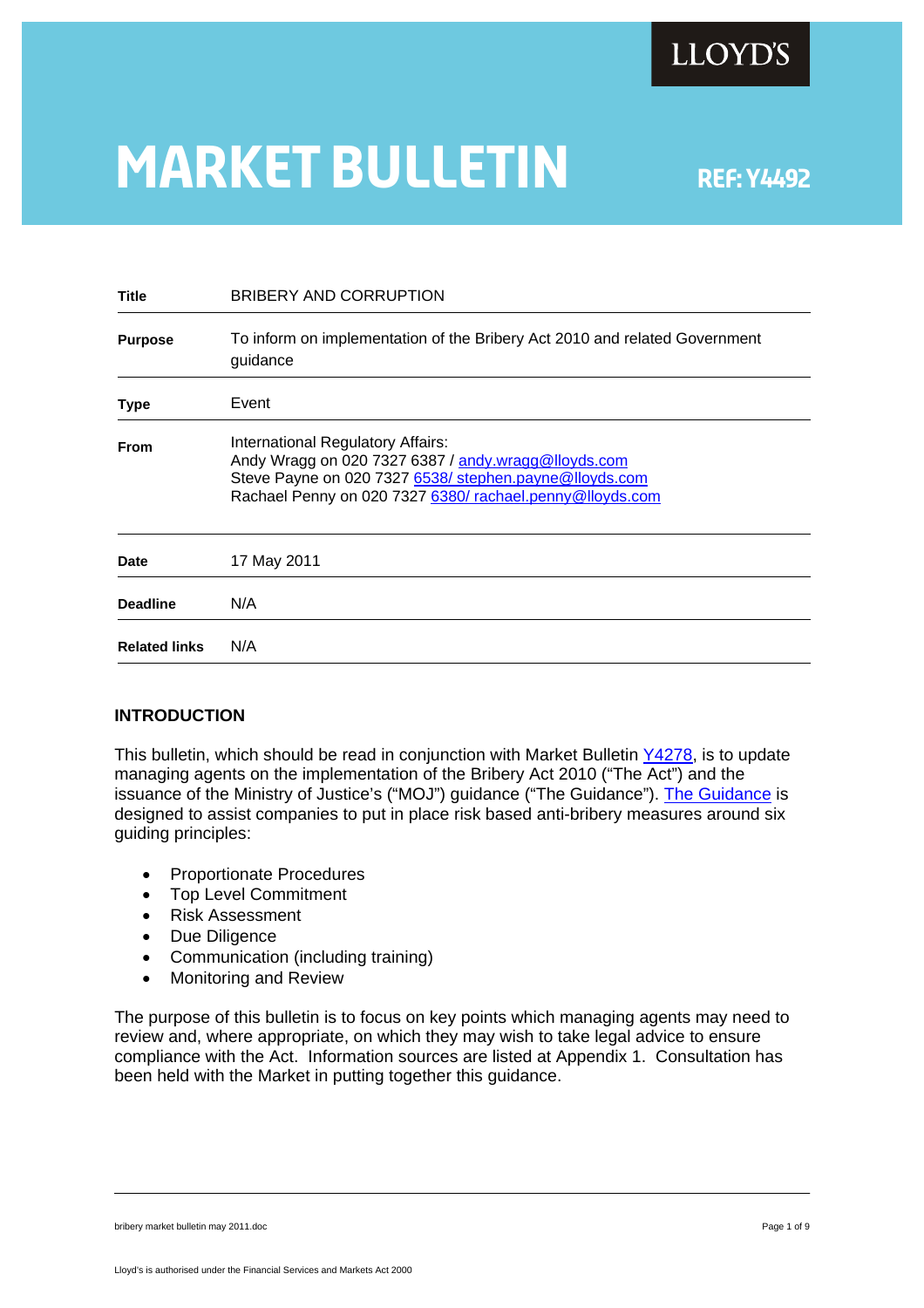#### **OFFENCES**

The Act which comes into force on 1 July 2011 can be accessed at: [www.opsi.gov.uk/acts/acts2010/ukpga\\_20100023\\_en\\_1.](http://www.opsi.gov.uk/acts/acts2010/ukpga_20100023_en_1)

The offences under the Act are:

- Bribing another person; (Section 1)
- Being bribed; (Section 2)
- Bribing a foreign public official  $("FPO")^1$  $("FPO")^1$ ; (Section 6)
- Failure by a commercial organisation to prevent bribery by associated persons. If a commercial organisation has "adequate procedures" in place, designed to prevent bribery on its behalf, this is a defence. (Section 7)

The offences under sections 6 and 7 of the Act specifically relate to commercial bribery. These will be of most relevance to managing agents. To trigger these offences, the conduct can take place anywhere in the World, and not just the UK. Therefore corrupt actions by managing agents' associated parties no matter where located would be caught by the Act and local business practices, unless expressly permitted by law, would not be a defence.

There is also an offence of consent or connivance by a senior officer in committing any of the general offences of bribery under section 14 of the Act.

The Act increases the penalties for failure to comply to a maximum 10 years imprisonment, unlimited fine or both for an individual, and an unlimited fine for a commercial organisation in respect of section 7. The Government recently announced that a conviction under Section 7 will now attract discretionary rather than mandatory debarment from public procurement contracts under EU legislation**.**

For the purposes of the Act, commercial organisations are UK companies, partnerships and other incorporated bodies wherever they carry on business and foreign companies, partnerships and other incorporated bodies who carry on a business in the UK.

#### **KEY POINTS**

 $\overline{a}$ 

#### **ASSOCIATED PARTIES**

A commercial organisation will be liable to prosecution under Section 7 of the Act if an associated person bribes another person, intending to obtain or retain business or a business advantage for that commercial organisation. An associated person is broadly defined in the Act as a person who "performs services" for or on behalf of an organisation and can be an individual or a company.

<span id="page-1-0"></span> $1$  A FPO is an individual holding a legislative, administrative or judicial position of any kind, or who exercises a public function for or on behalf of a country/territory outside the UK or for any public agency/enterprise of that country or territory, or is an official or agent of a public international organisation such as the UN or the World Bank. Unlike the FCPA the term FPO does not include foreign political parties or candidates for foreign political office.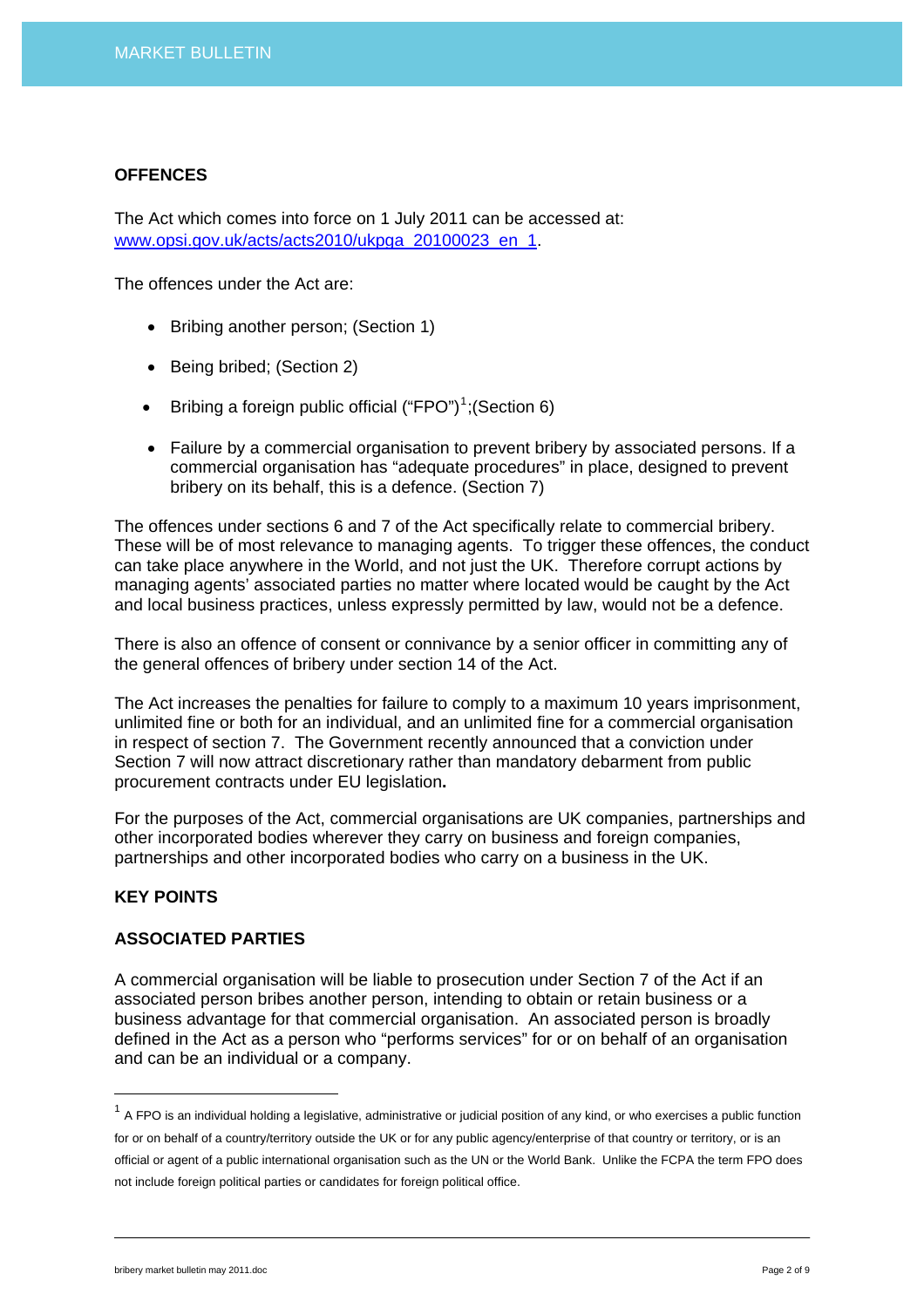The Act specifically references employees, agents and subsidiaries as examples of associated persons but makes clear that whether a person is performing services for or on behalf of a commercial organisation is established by taking into account all relevant circumstances not just the nature of the relationship. The Guidance states that the concept of a person who performs services for or on behalf of a commercial organisation is intentionally broad so that it includes all the categories of persons connected to a commercial organisation, who might be capable of committing bribery on its behalf.

Managing agents will need to review their relationships to determine who may be associated persons performing services for or on their behalf. Associated persons could include but are not limited to:

- Employees
- **Subsidiaries**
- Coverholders
- Brokers (see section below depending on whether it is performing services for the managing agent)
- Third party loss adjusters
- Third party claims handlers
- External legal, accounting, auditing, actuarial advisers
- Joint venture partners
- Other third party service providers

In determining their associated persons, particularly where there is an extended insurance chain, managing agents should have regard to the Guidance which clarifies that a commercial organisation is likely only to exercise control over its immediate contractual counterparty in a supply chain. It therefore suggests that an organisation will be regarded as performing services for or on behalf of only those organisations with which it has a direct contractual relationship. Managing agents should also have regard to the recommendation in the Guidance that commercial organisations request their counterparties to ensure appropriate anti-bribery provisions are included in their contractual arrangements with the next counterparty in the chain.

The Guidance also considers joint ventures, subsidiaries and agents. Members of joint ventures or subsidiaries or agents performing services for an organisation will only open that organisation to a potential liability if, in committing a bribe, the joint venture member, agent or subsidiary intended to obtain or retain business or a business advantage for the organisation. Such a party will not automatically involve their parent, sister subsidiary companies, joint venture members or principals in an offence if it cannot be shown there was an intention to obtain/retain business for the relevant organisation, even if there was an indirect benefit to the relevant organisation from the bribe.

Once a managing agent has determined its associated persons, it should consider the level of due diligence it should carry out by assessing the risk factors presented by each category of associated person. This assessment should include the type of service being performed, business partnership risk, e.g. if it involves FPOs or other intermediaries; country risk; class of business risk. Due diligence may extend to but is not limited to:

• credit checks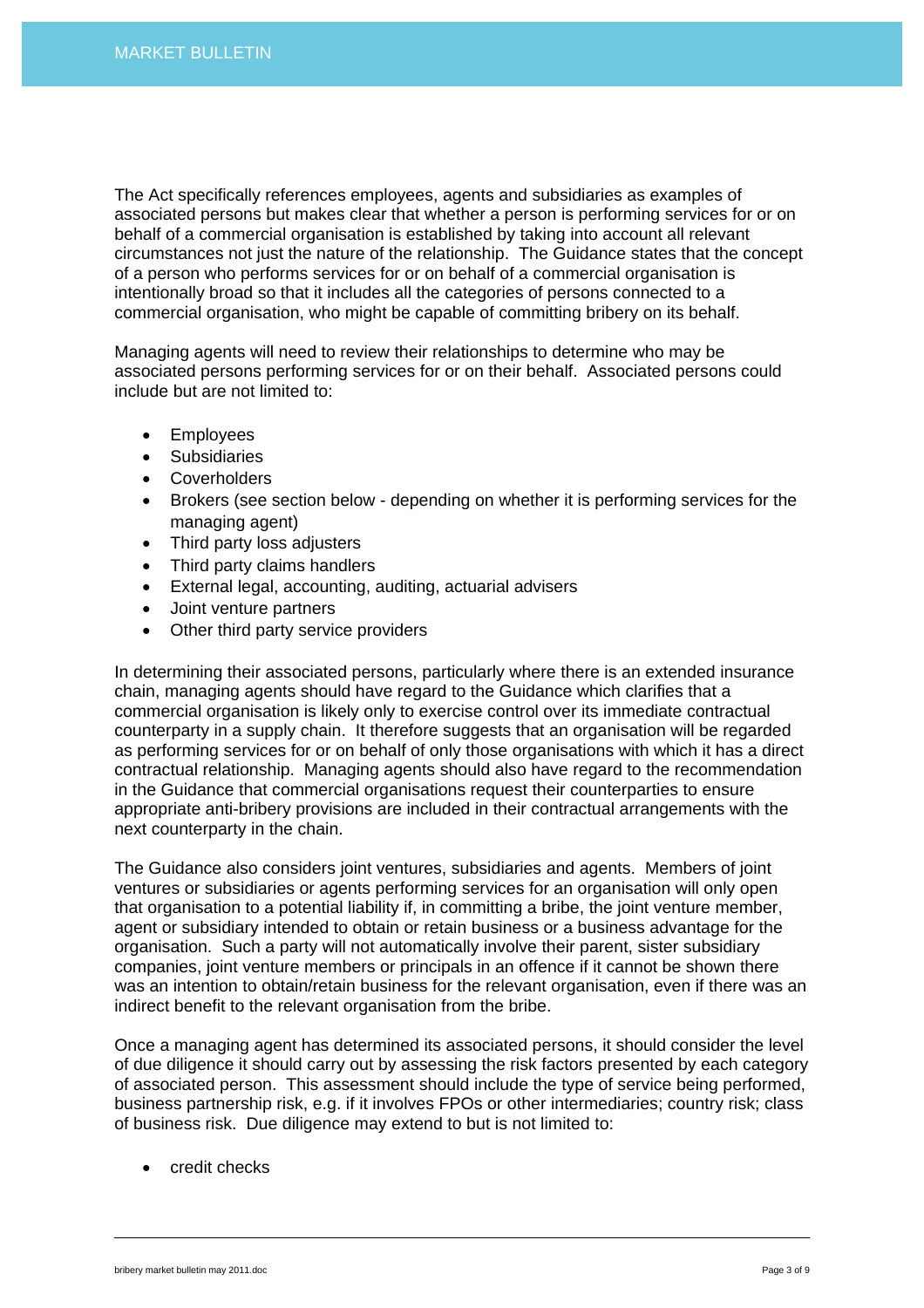- identity checks
- internet searches
- direct interrogative enquiries
- questionnaires
- reports by external parties
- references
- ensuring the payment and method of transaction are justifiable
- checks of bank account details
- applicable measures inserted into contracts

The sections below on Coverholders and Brokers discuss potential associated persons of managing agents in more detail.

# **COVERHOLDERS**

In the context of managing agents' relationships, it is clear from the Guidance that a coverholder would be considered an "associated person". Managing agents may need to review the adequacy of their diligence processes for appointing new coverholders and monitoring them on an ongoing basis. As described above, the due diligence process may vary, according to the risks arising from the coverholder relationship and the level of control the managing agent exercises or intends to exercise over the coverholder. In addition, consideration may also be given to:

- The value of the business
- The jurisdiction
- How the business is retained and documented
- What systems, controls and training are in place in respect of anti-bribery
- What auditing processes are in place
- Whether the coverholder has acquired other business lines or changed its business profile which warrants further investigation

All managing agents will have formal due diligence processes in place in respect of approving and monitoring coverholders. Demonstrating that these processes are documented and overseen by verification and sign off procedures will clearly be important to evidence that adequate procedures are in place. In addition, it is recommended that managing agent's internal audits include scope to monitor its due diligence and validation processes.

Managing agents should consider the MOJ's recommendation that counterparties are requested to undertake risk based due diligence on their associated persons and "adopt a similar approach with the next party in the chain". Audits of coverholders should test that any such requests are being complied with and any discrepancies investigated and that appropriate action is taken.

Where audit rights are inserted within a binding authority agreement, it is important that these are exercised as failure to do so will discredit a managing agent's commitment to its anti-bribery programme and potentially be a red flag to a regulator/prosecutor.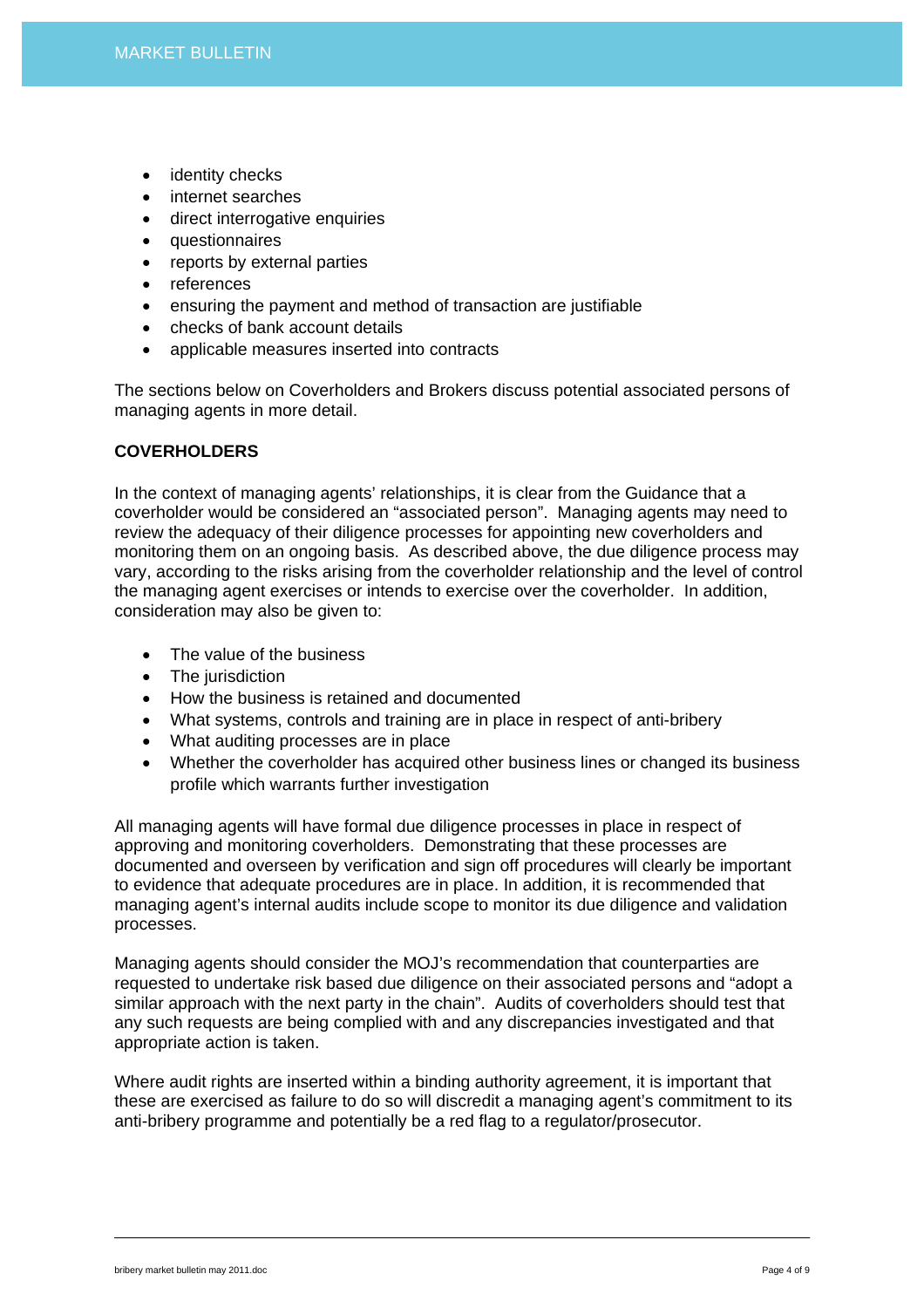The Guidance also recommends the use of anti-bribery terms and conditions in contracts with counterparties. It may therefore be appropriate to include anti-bribery clauses with appropriate termination provisions for non compliance in binding authority agreements. Please see below for further information.

Lloyd's is progressing a number of work streams in relation to the management of coverholders and anti-bribery compliance. It is hoped that action taken centrally by Lloyd's will support managing agents in fulfilling their responsibilities to ensure that coverholders operate in compliance with the Bribery Act. These are:

| <b>Work Streams</b>                                                                                                                                                                                                                                      | <b>Estimated implementation</b> |
|----------------------------------------------------------------------------------------------------------------------------------------------------------------------------------------------------------------------------------------------------------|---------------------------------|
| Extending the scope of the coverholder audit to<br>include compliance with the Bribery Act.                                                                                                                                                              | September 2011                  |
| Inserting guidance on Crystal for coverholders<br>regarding the Bribery Act and their responsibilities,<br>to ensure their conduct does not impose liability on<br>Managing agents.                                                                      | <b>July 2011</b>                |
| The development of an on line training tool which<br>will include anti-money laundering, sanctions and<br>anti-bribery guidance and which coverholders will be<br>required to complete. Completion will be monitored<br>and reported to managing agents. | December 2011                   |
| Reviewing the Delegated Underwriting Code of<br>Practice and the Coverholder application process to<br>consider amendments needed to ensure compliance<br>with the Bribery Act                                                                           | September 2011                  |
| Adding a Financial Crime Binding Authority Clause<br>to the standard binding authority wording (LMA<br>3019) which will serve as, inter alia, an anti-bribery<br>warranty that coverholders must comply with.                                            | <b>June 2011</b>                |

# **BROKERS**

Managing agents will also need to assess their relationships with brokers on a case by case basis to determine if they may be associated parties. In this assessment, it should be considered whether the broker is performing services for or on behalf of the managing agent, what these services are and whether the broker, in performing the services, interacts with external third parties or is simply providing administrative services to the managing agent.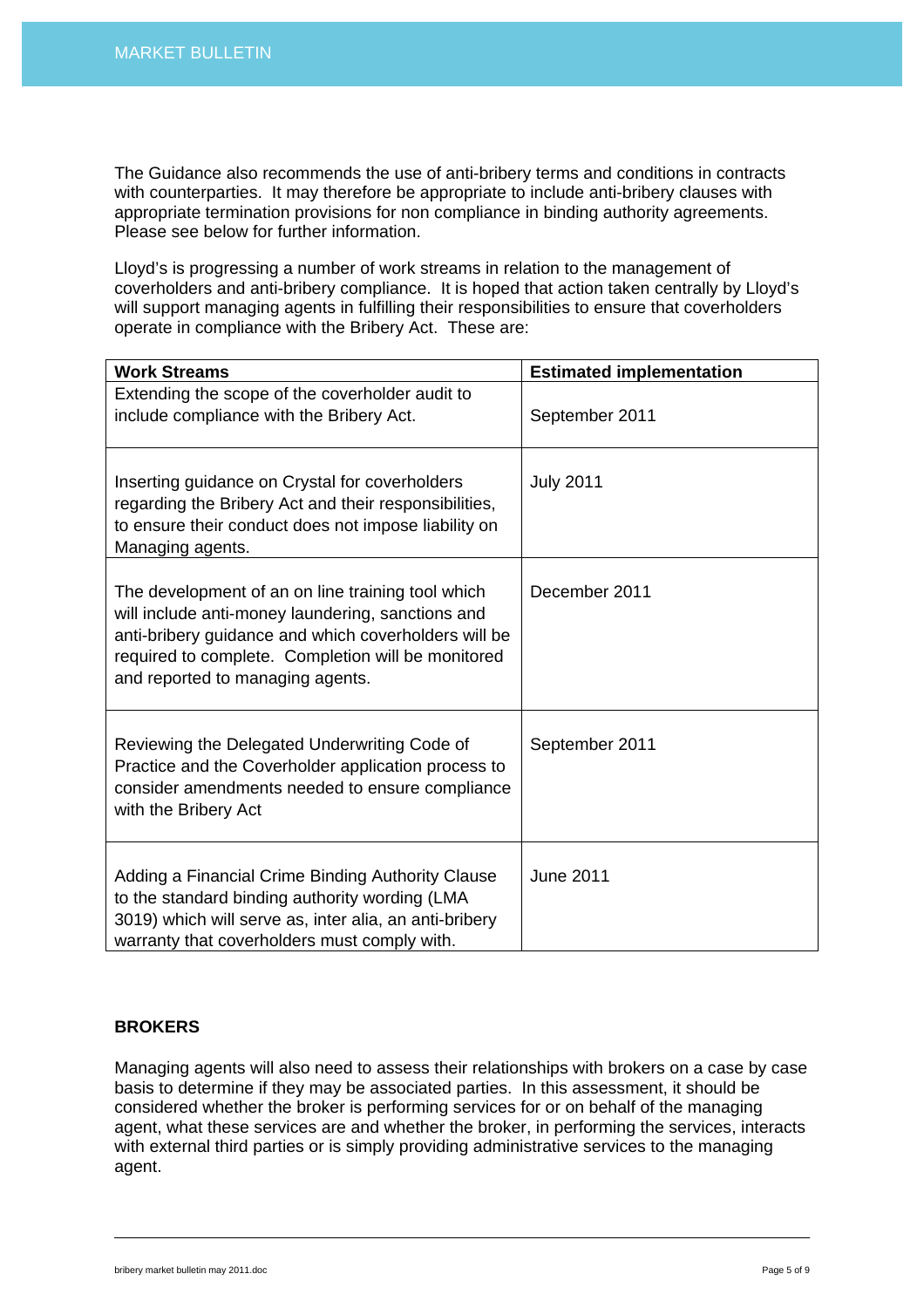In circumstances where the broker is simply placing risks with managing agents on behalf of its clients, the broker is engaged by the insured and not by the insurer. It is therefore not performing services for or on behalf of the managing agents and in this case would not ordinarily be considered to be an associated person. However, managing agents still have to consider whether any payment arrangements with a broker would constitute inducements under the Bribery Act. See the Commissions section below.

Where a broker has been appointed by a managing agent to underwrite on behalf of a syndicate under a binding authority arrangement, or where a broker arranges and administers a lineslip on behalf of underwriters, it is likely that the broker will be an associated person. Consideration of brokers as associated parties of insurers is also referenced in guidance issued by LIIBA. Contact details for LIIBA are shown under Appendix 1, if managing agents wish to obtain a copy.

As with coverholders, managing agents will need to ensure that appropriate due diligence is carried out in relation to brokers deemed to be associated persons.

The LMA and IUA are reviewing the model TOBA wordings and, if considered appropriate, intend to publish an addendum in relation to financial crime prevention (and new models incorporating this) by the time of the implementation of the Bribery Act on 1 July 2011.

In addition, Lloyd's will be writing to all Lloyd's accredited brokers asking them to confirm their compliance with the Bribery Act. This confirmation will be obtained on an annual basis and is intended to assist managing agents fulfil their responsibilities to ensure that brokers are compliant. The wording for this is currently being considered with the intention of obtaining initial confirmation before implementation of the Bribery Act. The questionnaire for the broker accreditation process is also being reviewed to identify if additional questions are required to confirm compliance with the Bribery Act. Lloyd's will liaise with the LMA Regulatory Committee and LIIBA on these work streams.

# **COMMISSIONS**

Having reviewed the implications of the Bribery Act on the payment of commissions (including contingent commissions) to brokers (including in their capacity as coverholders), Lloyd's is of the view that payment of normal commission, which is generally paid to the insurance intermediary out of the premium payable to it by the insurance intermediary's client, should not constitute an offence under the Act provided that it is reasonable and commensurate with such things as the work involved (including the obligation to advise on policyholder needs, coverage, policy wording and claims handling activities). Lloyd's is aware that there are other forms of remuneration which may be paid by insurers to insurance intermediaries (for example, contingent commissions based on volume or profit and volume over-riders and additional insurer charges). Analysis on whether such forms of remuneration would fall foul of the Bribery Act need clearly to be considered on a case by case basis by both the insurer and the broker.

#### **CORPORATE HOSPITALITY**

The Guidance states that the Act does not intend to criminalise reasonable and proportionate corporate hospitality, promotional or other business expenditure which is intended for legitimate commercial purposes. However, it recognises that such expenditure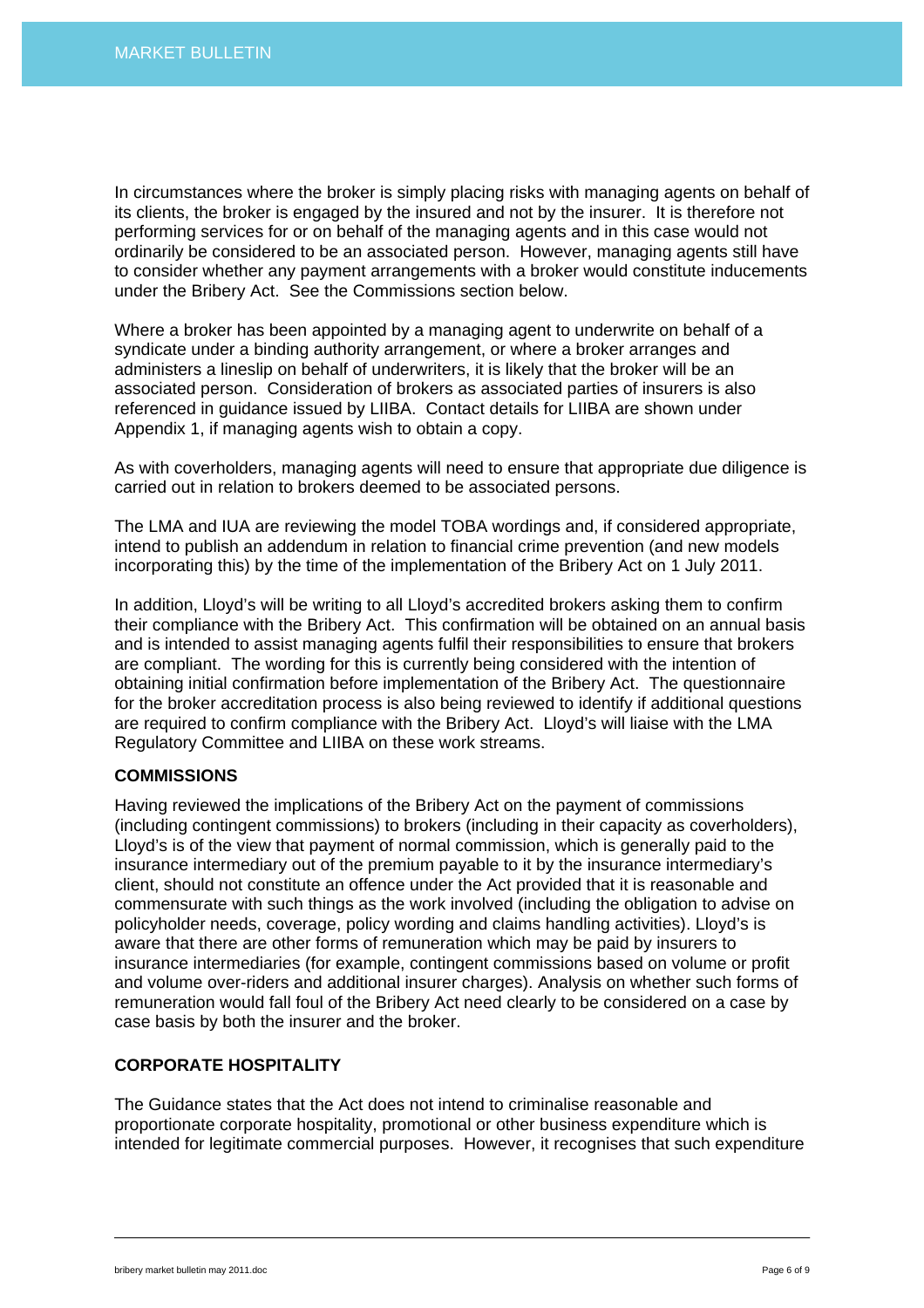can be used to bribe but that there must be an intention to influence its recipient to act improperly or to influence a FPO.

The Guidance provides examples of the types of corporate hospitality viewed as acceptable such as reasonable travel and accommodation allowances for a FPO to inspect a company's operations and also describes some scenarios where hospitality would be considered unreasonably lavish.

It also recommends that companies review their hospitality and expense policies in light of the section 7 commercial bribery offence to ensure that they are "seen to be acting both competitively and fairly" and that it is for individual companies to establish what they consider to be appropriate standards and limits.

#### **FACILITATION PAYMENTS**

The Act prohibits facilitation payments<sup>[2](#page-6-0)</sup> and the Guidance states that such payments could trigger a section 1 or 6 offence leading to potential liability under the failure to prevent commercial bribery offence. Nevertheless there is recognition by the Government within the Guidance that eradication of facilitation payments is a long term objective. It suggests that companies should seek to address their elimination by applying anti-bribery measures such as communicating a company's policy of non payment of facilitation payments to agents and staff. Case Study 1 within the Guidance lists a number of additional actions that can be taken.

#### **REPORTING**

**SFO** - The Serious Fraud Office ("SFO") is the national reporting point for corruption. It operates a hotline: 020 7239 7388 or reports can be submitted anonymously via a link on the SFO website:

[https://report.sfo.gov.uk/providing-information-to-the-sfo.aspx.](https://report.sfo.gov.uk/providing-information-to-the-sfo.aspx)

The SFO strongly encourages companies who uncover an incident of bribery within their organisation to self-refer the matter to them. There has been much commentary on the benefits of self-reporting. By doing so firms may be subject to civil remedies rather than criminal, provided that no senior executives are involved. It may also ensure that where multi jurisdictions are involved, a single resolution can be reached with other regulators. At the same time, the SFO would expect to be advised of any notifications to the Department of Justice and the Securities Exchange Commission in the US.

**SOCA** - Profits gained from an act of bribery would constitute criminal proceeds under money laundering legislation and be subject to confiscation by the authorities in addition to penalties specified under the Bribery Act. In addition, suspicious transactions involving potential bribery should be reported to SOCA ([www.soca.gov.uk\)](http://www.soca.gov.uk/) via the managing agent's MLRO or via Lloyd's per the contacts below.

**FSA** - The FSA supervisory contact should be notified of any bribery matters a firm uncovers.

<span id="page-6-0"></span> $2$  A facilitation payment refers to the practice of paying a small sum of money to induce foreign officials to perform routine

functions they are otherwise obligated to perform. Examples of such routine functions include issuing licenses or permits and installing telephone lines and other basic services.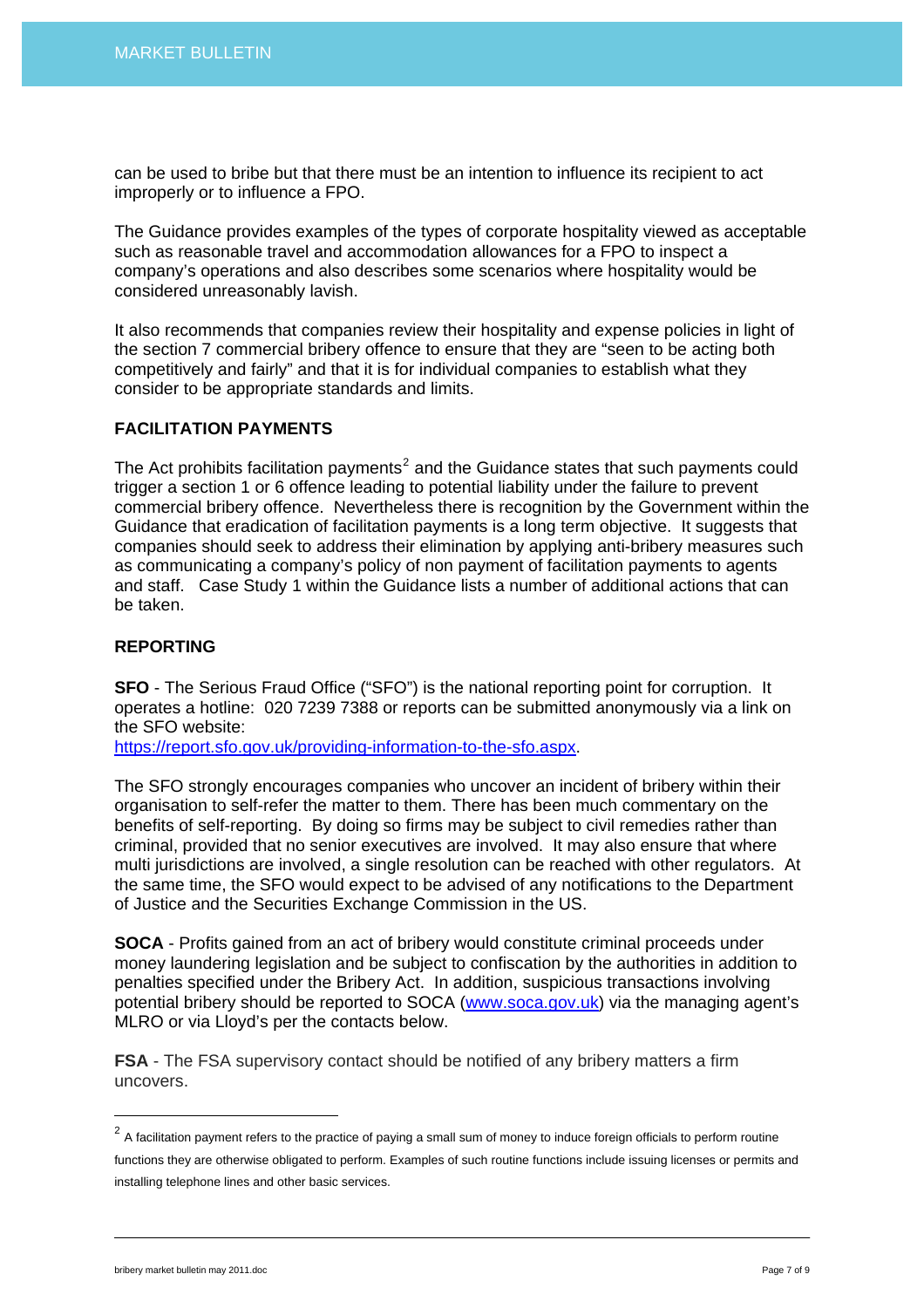**Lloyd's** - Lloyd's requests that any reports made to the SFO/SOCA are brought to its attention. Additionally, if there are any questions about this bulletin, please contact:

> Andy Wragg on 020 7327 6387 / [andy.wragg@lloyds.com](mailto:andy.wragg@lloyds.com) Steve Payne on 020 7327 [6538/ stephen.payne@lloyds.com](mailto:6538/%20stephen.payne@lloyds.com) Rachael Penny on 020 7327 [6380/ rachael.penny@lloyds.com](mailto:6380/%20rachael.penny@lloyds.com)

# **CONCLUSION**

Whilst the purpose of this guidance is to highlight key points of the Bribery Act, in order to make certain that managing agents' actions do not fall foul of the legislation, it is recommended that where there are any uncertainties arising from, inter alia, risk reviews, new business arrangements or relationships or remuneration payments to third parties, managing agents should seek independent legal advice.